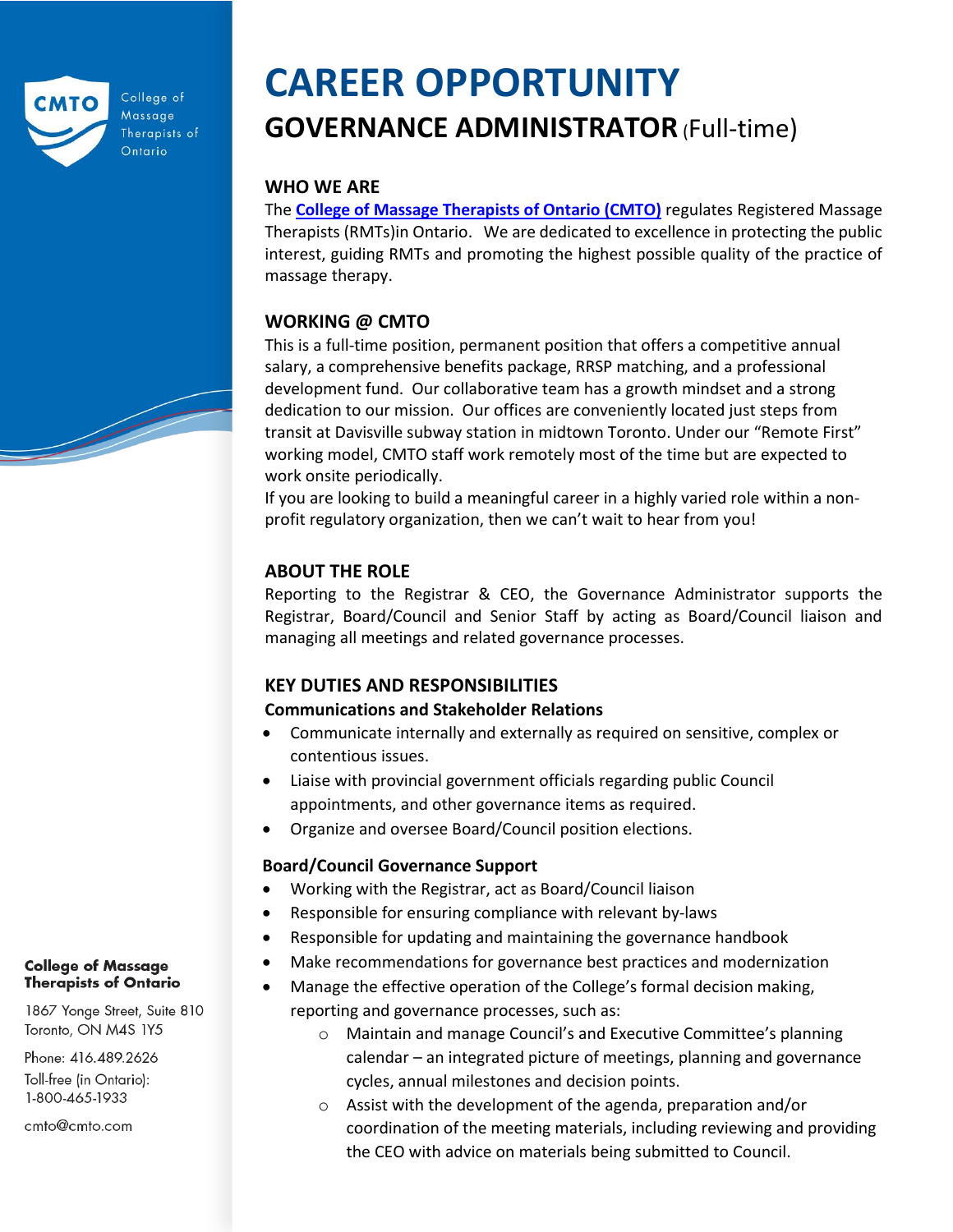

College of Massage Therapists of Ontario

- o Track Council decisions and, through the CEO, ensuring appropriate follow-up and report backs.
- o Draft meeting minutes as required and maintains all governance records and relevant information throughout the year.
- o Update and/or drafts Council policies.
- o Coordinate the Board/Council election process and serves as the liaison with agencies and various levels of government regarding public Council appointment and other governance items as required.
- Provide administrative support for Council and non-Council members

### **Leadership and Management Support**

- Coordinate and manage all aspects of Board/Council, Executive committee, Management, and Registrar/CEO, and ad hoc meetings, including scheduling, deadlines, materials preparation, in person/remote and hybrid, minutes and action items
- Oversee and ensure effective coordination of meetings, conferences and events for the Office of the Registrar (scheduling, registration, travel, accommodations, facilitator arrangements, catering, venue, communications etc.)

### **SKILLS**

- Advanced proficiency with Microsoft Office suite and Adobe
- Ability to independently manage remote and hybrid meetings. Must be comfortable with remote meeting technology.
- Knowledge of government processes for Board/Council appointments, and for effective liaison with government officials.
- Superior organizational and time management skills with a proven ability to multi-task and deliver on competing priorities in a fast-paced environment.
- Critical thinking, judgment and problem-solving.
- Ability to function independently, with an understanding of the Registrar's expectations and requirements and the ability to anticipate and communicate those.
- Demonstrated excellence in communications for both internal and external audiences, including government oversight bodies, professionals, and legal counsel.
- Ability to negotiate common ground between multiple parties to achieve results and manage conflicts when consensus cannot be found.
- Ability to builds networks and demonstrate strong collaborative orientation in dealing with others.
- Ability to listen critically and patiently and respond intelligently, with tact and diplomacy.
- Trustworthy in dealing with sensitive and confidential information.
- Flexible, resilient, and resourceful in dealing with organizational change and shifting priorities.
- Fluency in French is considered an asset.

**College of Massage Therapists of Ontario** 

1867 Yonge Street, Suite 810 Toronto, ON M4S 1Y5

Phone: 416.489.2626 Toll-free (in Ontario): 1-800-465-1933

cmto@cmto.com